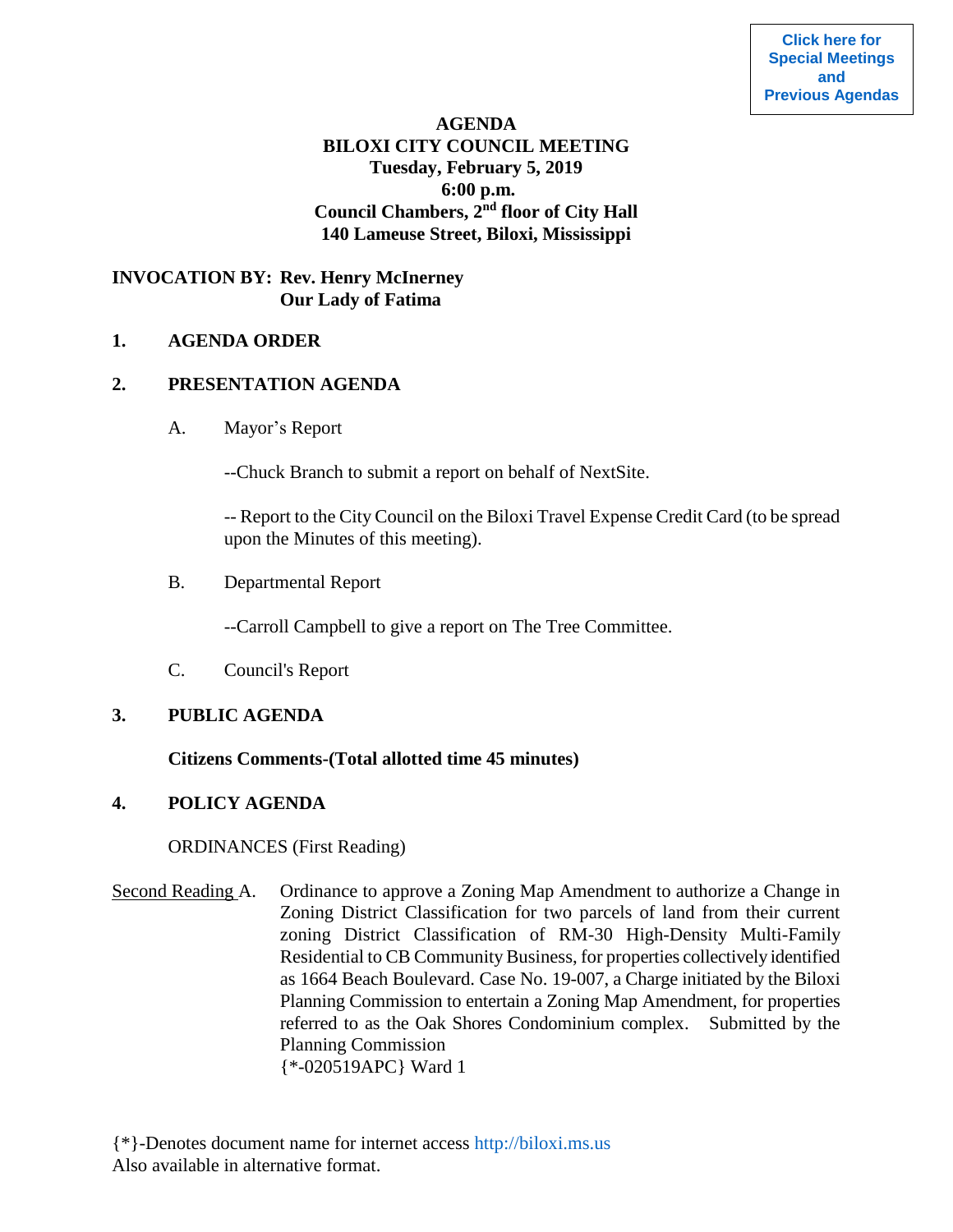### **4. POLICY AGENDA-Continued**

### ORDINANCES (Second Reading)

2380 B. Ordinance to approve a Zoning Map Amendment to authorize a change in zoning district classification for a parcel of land from its current zoning classification of RM-30 High-Density Multi-Family Residential to LB Limited Business for property identified as 308 Santini Street. Case No. 19- 001, Gary S. Morykwas. Submitted by the Planning Commission. {\*-012919BPC} Ward 2 **First reading on January 29, 2019**

### **5. CONSENT AGENDA**

### RESOLUTIONS

- 72-19 A. Resolution to execute a sub-recipient agreement with the Gulf Coast Center for Nonviolence as approved in the program year 2018 Community Development Block Grant (CDBG) Action Plan, a component of the 2015- 2019 CDBG Consolidated plan. Introduced by Mayor Andrew "FoFo" Gilich. {\*-020519AFSP}
- 73-19 B. Resolution to execute a sub-recipient agreement with Moore Community House as approved in the program year 2018 Community Development Block Grant (CDBG) Action Plan, a component of the 2015-2019 CDBG Consolidated plan. Introduced by Mayor Andrew "FoFo" Gilich. {\*-020519BFSP}
- 74-19 C. Resolution to execute a sub-recipient agreement with Open Doors Homeless Coalition as approved in the program year 2018 Community Development Block Grant (CDBG) Action Plan, a component of the 2015-2019 CDBG Consolidated plan. Introduced by Mayor Andrew "FoFo" Gilich. {\*-020519CFSP}
- 75-19 D. Resolution to approve and execute a Change Order No. 1 to a contract with Neel-Schaffer, Inc. for Engineering Design Services for the Community Development Block Grant (CDBG) Program. Resolution Introduced by Mayor Andrew "FoFo" Gilich. {\*-020519DFSP}
- 76-19 E. Resolution to approve and authorize the lowest and best quote received for Three Sign Boards from Red Bud Supply in the total amount of \$12,351.33. Funding: Public Works Budget. Introduced by Mayor Andrew "FoFo" Gilich. {\*-020519APUR}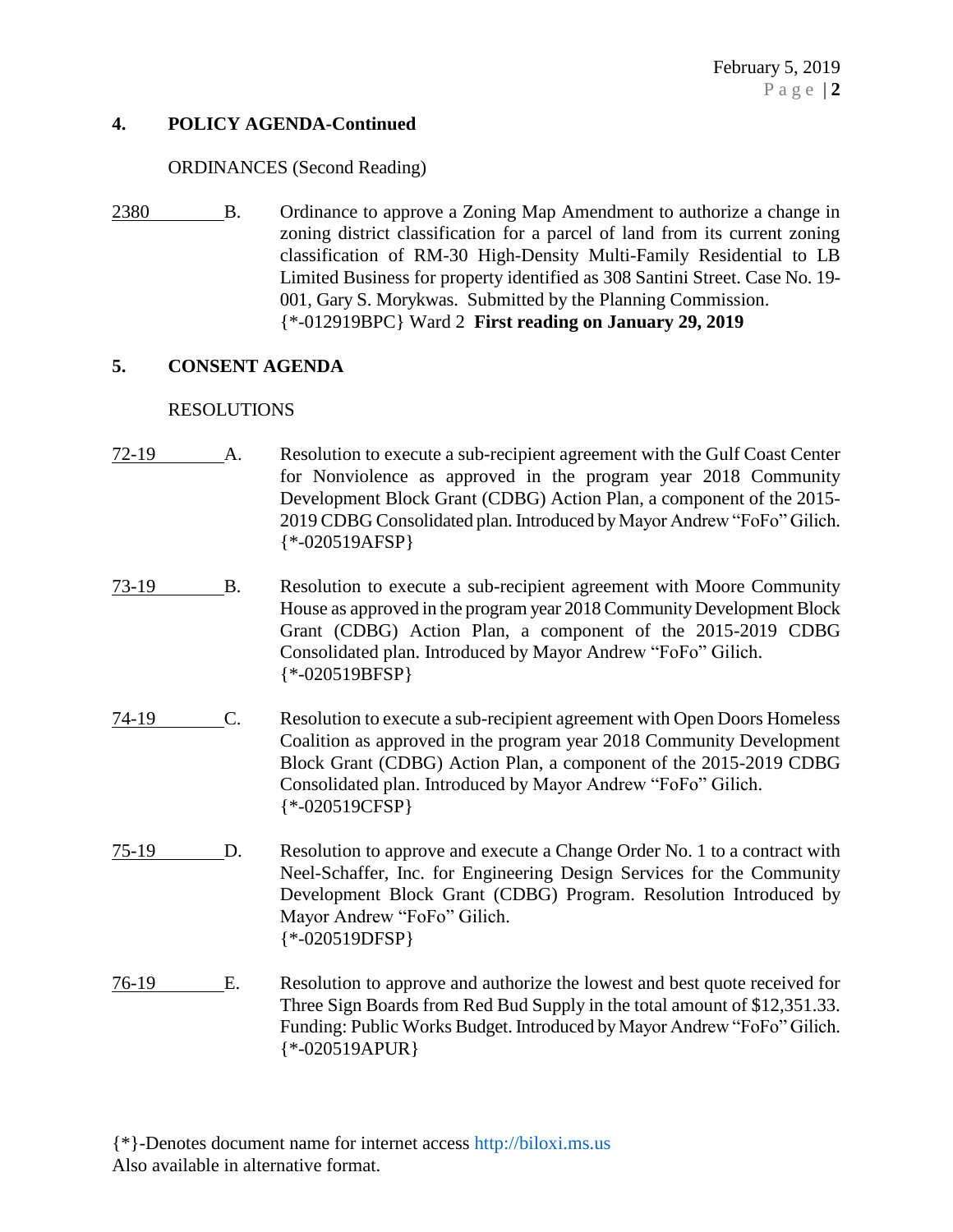## **5. CONSENT AGENDA-Continued**

- 77-19 F. Resolution rescinding Resolution No. 457-18 to correct terminology and authorizing the Mayor of the City of Biloxi to establish just compensation and sign certification for the Keesler Gate Project- Outside, Project No. 996. Introduced by Mayor Andrew "FoFo" Gilich. {\*-020519AENG}
- 78-19 G. Resolution rescinding Resolution No. 576-18 to correct terminology and authorizing the Mayor of the City of Biloxi to establish just compensation and sign certification for the Keesler Gate Project- Outside, Project No. 996. Introduced by Mayor Andrew "FoFo" Gilich. {\*-020519BENG}
- 79-19 H. Resolution authorizing Change Order Number Seventy- One (71) with Oscar Renda Contracting for the Hurricane Katrina Infrastructure Repairs Program North Contract. Introduced by Mayor Andrew "FoFo" Gilich. {\*-020519CENG}
- 80-19 I. Resolution authorizing Change Order Number Eight (8) with Hemphill Construction Company, Inc. for the Hurricane Katrina Infrastructure Repairs Program Buena Vista West Area 6. Introduced by Mayor Andrew "FoFo" Gilich. {\*-020519DENG}
- 81-19 J. Resolution accepting the bid of D.N.P. Inc., and authorizing execution of the Contract for Point Cadet Marina Electrical Upgrades. Project No. 1043. Introduced by Mayor Andrew "FoFo" Gilich. {\*-020519EENG}

# **6. CODE ENFORCEMENT HEARINGS**

#### 82-19 **7. ROUTINE AGENDA** {\*-020519RTN}

Section 1: To accept bids submitted by each vendor in the amount shown below as the lowest and/or best bid based on the recommendation of the Executive Branch to accept each such bid as follows:

- A. (Purchase No. 1) Securing of Structure/ Community Development VENDOR – B&B Construction AMOUNT – \$5,600
- B. (Purchase No. 2) Baseball & Softball Supplies/ Parks & Recreation VENDOR – See Bids AMOUNT – See Bids

{\*}-Denotes document name for internet access [http://biloxi.ms.us](http://biloxi.ms.us/) Also available in alternative format.